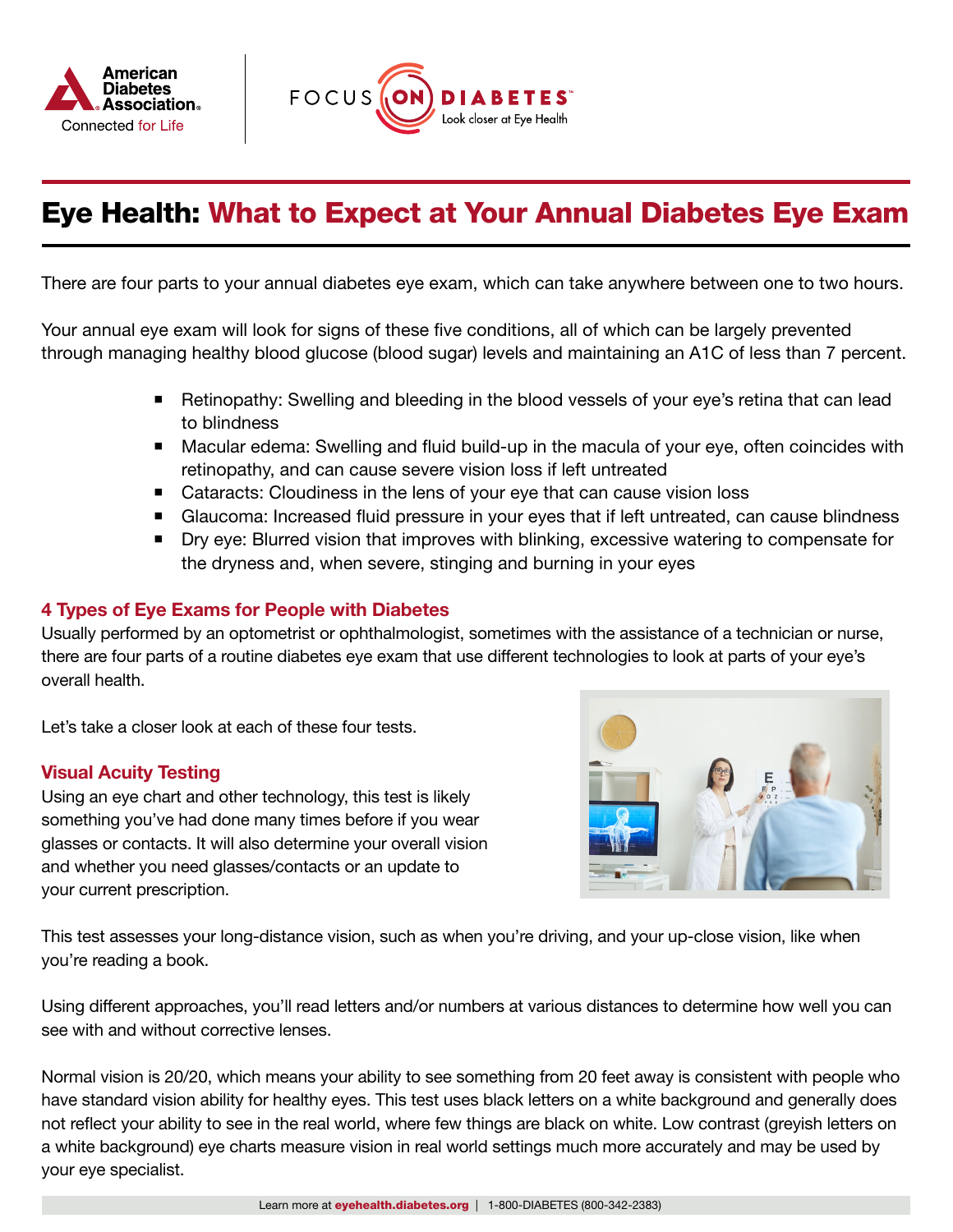



If your results come back at 20/60, for example, this means that you need to be 20 feet from something that someone with normal vision can see from 60 feet away. This helps determine the prescription for your glasses.

Diabetes can potentially lead to sudden or rapid changes in your vision and dramatic fluctuations in your eyeglass or contact lens prescription. The visual acuity test will help catch these changes.

### **Tonometry**

This test measures the pressure in your eye, also known as intraocular pressure (IOP). Generally, normal IOP is between 10 and 21 mmHg. If your IOP measures higher than 21 mmHg, it could mean you've developed glaucoma, which can lead to blindness if left untreated. Importantly, some people develop glaucoma even when IOP is in the normal range. And some people never develop glaucoma despite their IOP being above 21 mmHg.



Since glaucoma generally has no symptoms until it's severe, this test is critical to catching it early, along with a 3D view of your optic nerves to detect early damage from eye pressure.

The test itself is painless, and simply requires you to sit still and open your eyes widely while your eye pressure is measured. While there are types of tonometers that require gentle contact with your eye using a topical anesthetic to eliminate all discomfort, some do not come in direct contact with your eye.

### Dilated Eye Exam

This is the most important part of the eye exam for people with diabetes because it is the best way to catch any early signs of damage in your eyes, as well as grade the severity of any damage that has already occurred.

After applying eye drops that enlarge the pupils, giving the eye doctor a much better, 3D view inside your eyes, you'll probably be asked to hang out with a magazine for 15 to 30 minutes while the drops cause your pupils (the dark circle in the center of your iris) to fully open. This will let as much light into your eye as possible and prevent your pupils from getting smaller when your doctor shines a light in them. This makes it easier for your eye doctor to examine your eyes thoroughly, which is essential for detecting both macular edema and glaucoma.

Dilating your eyes means your eye doctor will be able to look into the back of your eye using non-invasive technology to detect any swelling, leakage, bleeding blood vessels, abnormal new blood vessels, nerve damage, cataracts, and other eye diseases that are more common in people with diabetes.